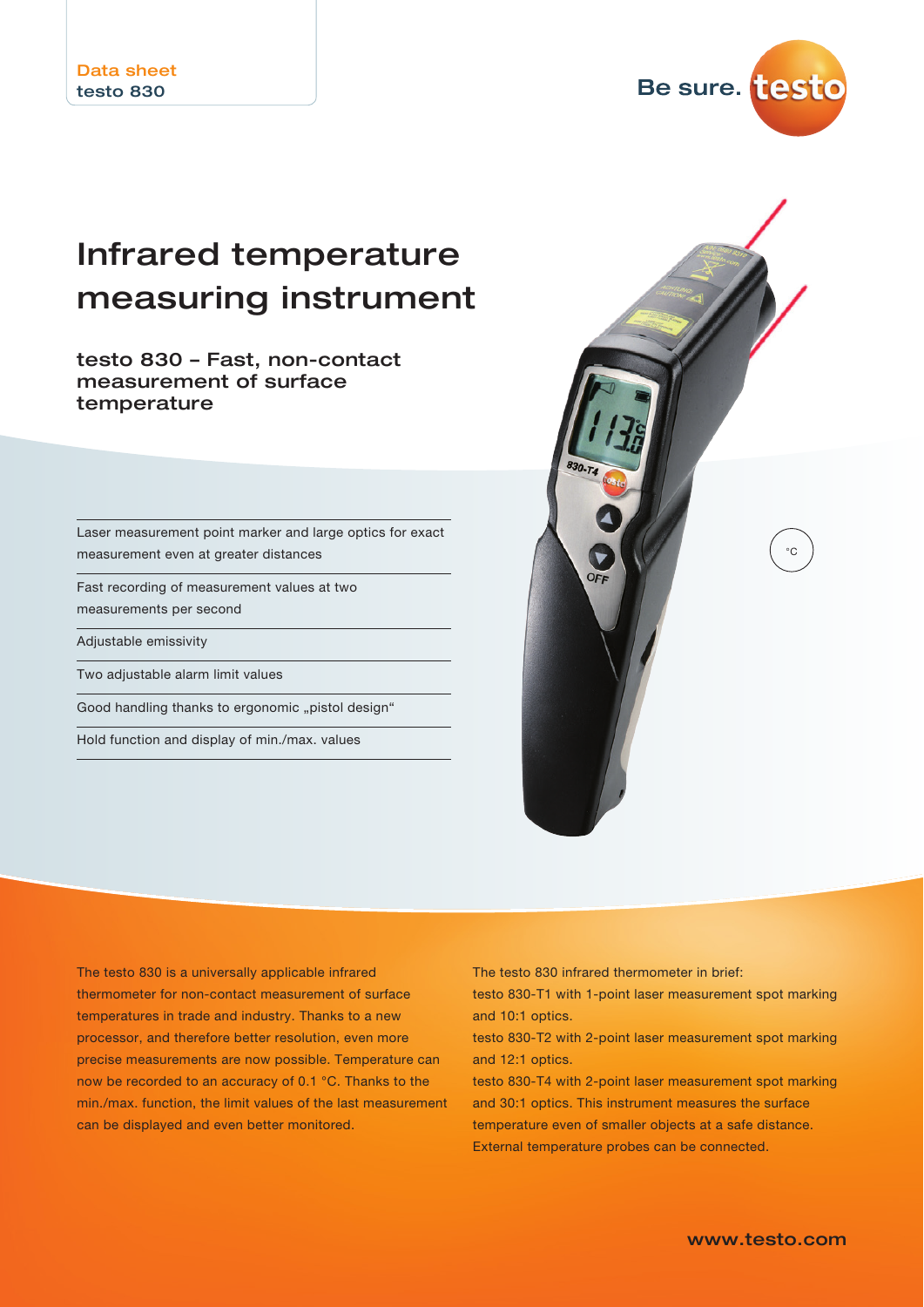

### Infrared temperature measuring instruments testo 830

testo 830-T1, infrared thermometer, 1 point laser sighting, 10:1 optics, adjustable limit values, alarm function, incl. Batteries and calibration protocol



The fast and universal infrared thermometer with 1-point laser sighting and 10:1 optics in ergonomic "pistol design".

- Fast readings
- Laser sighting
- Adjustable alarm limits
- Audible and visual alarm if limits are exceeded
- User-friendly thanks to "pistol design"
- Backlit display
- Adjustable emission factor (0.1 to 1.0)

Infrared thermometer with 1-point laser sighting Infrared thermometer with 2-point laser sighting and connection for external probes



### testo 830-T2 Set

Set testo 830-T2, infrared thermometer with protective leather case, incl. cross-band surface probe (0602 0393), Batteries and calibration protocol

Part no. 0563 8312

This universal infrared thermometer is designed to perform fast and accurate surface temperature measurements in the HVAC area and industry. The new high resolution processor enables measurement results of unbelievable accuracy. Thanks to the min./max. function you can define your temperature limit values according to your needs. To control the limits with the help of an audible and visual alarm has never been easier.

In addition to the benefits of testo 830-T1:

- 2-point laser sighting
- Contact measurement with connectable temperature probe
- Emissivity determination with external TC probe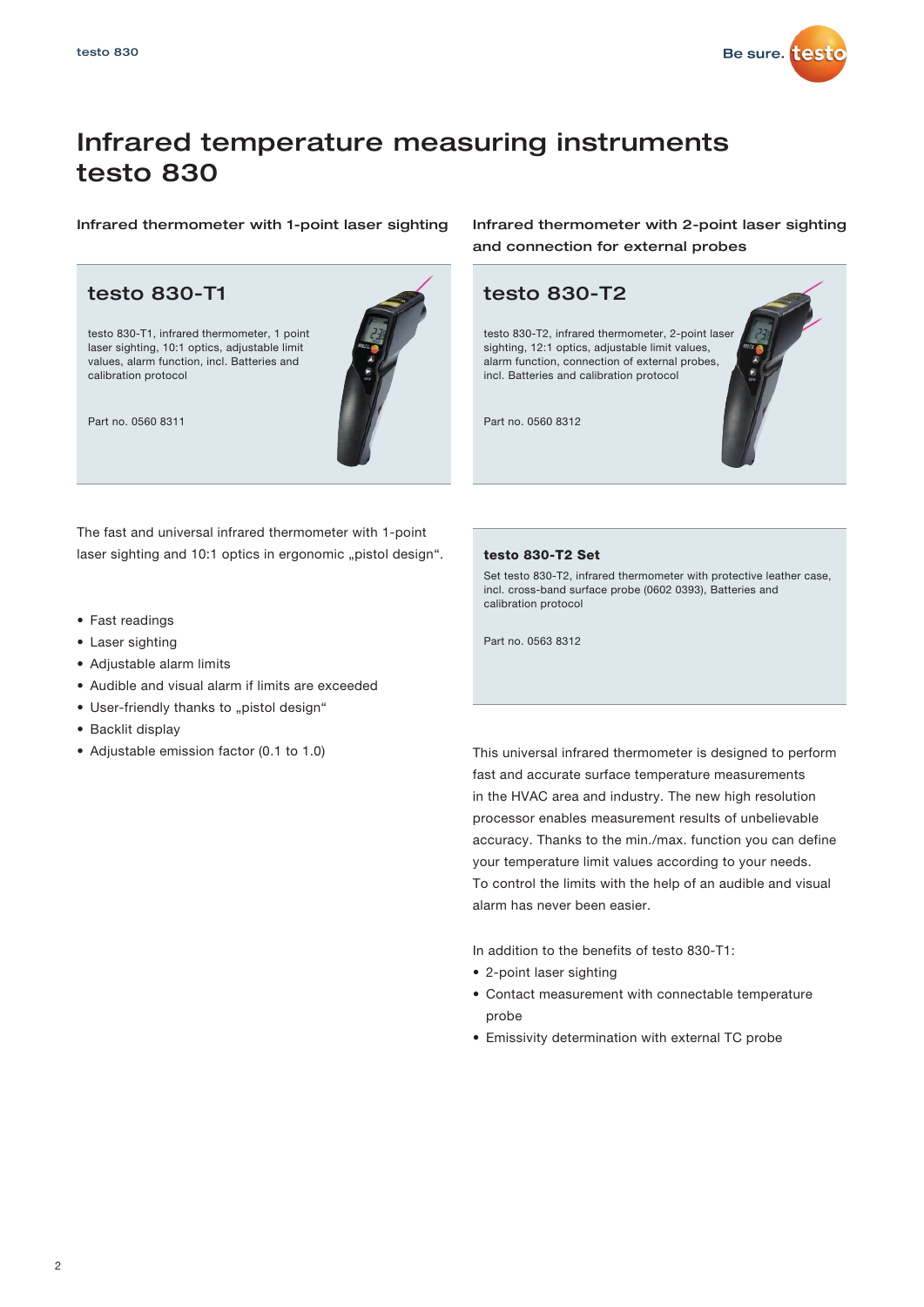

## Infrared temperature measuring instruments testo 830

Infrared thermometer with 30:1 optics for exact measurement at a distance

### testo 830-T4

testo 830-T4, infrared thermometer, 2-point laser sighting, 30:1 optic, adjustable limit values, alarm function, connection of external probes, incl. Batteries and calibration protocol



This universal infrared thermometer is designed to perform fast and accurate surface temperature measurements in the HVAC area and industry. At a distance of 1 m the point diameter is only 3.6 cm. From a secure distance even smaller, difficult to access or dangerous targets can be measured without any problems. The new high resolution processor enables measurement results of unbelievable accuracy. And due to the min./max. function you can define your temperature limit values according to your needs. To control the limits with the help of an audible and visual alarm has never been easier.

### Set testo 830-T4

Set testo 830-T4, infrared thermometer with protective leather case, incl. cross-band surface probe (0602 0393), battery and calibration protocol

- 30:1 optics for measuring temperature at a distance, even on small objects
- °C contact measurement with connectable TC probe
- Emissivity determination with external temperature probe
- Input of upper and lower limit value
- Audible and optical alarm when limit values are exceeded
- Display illumination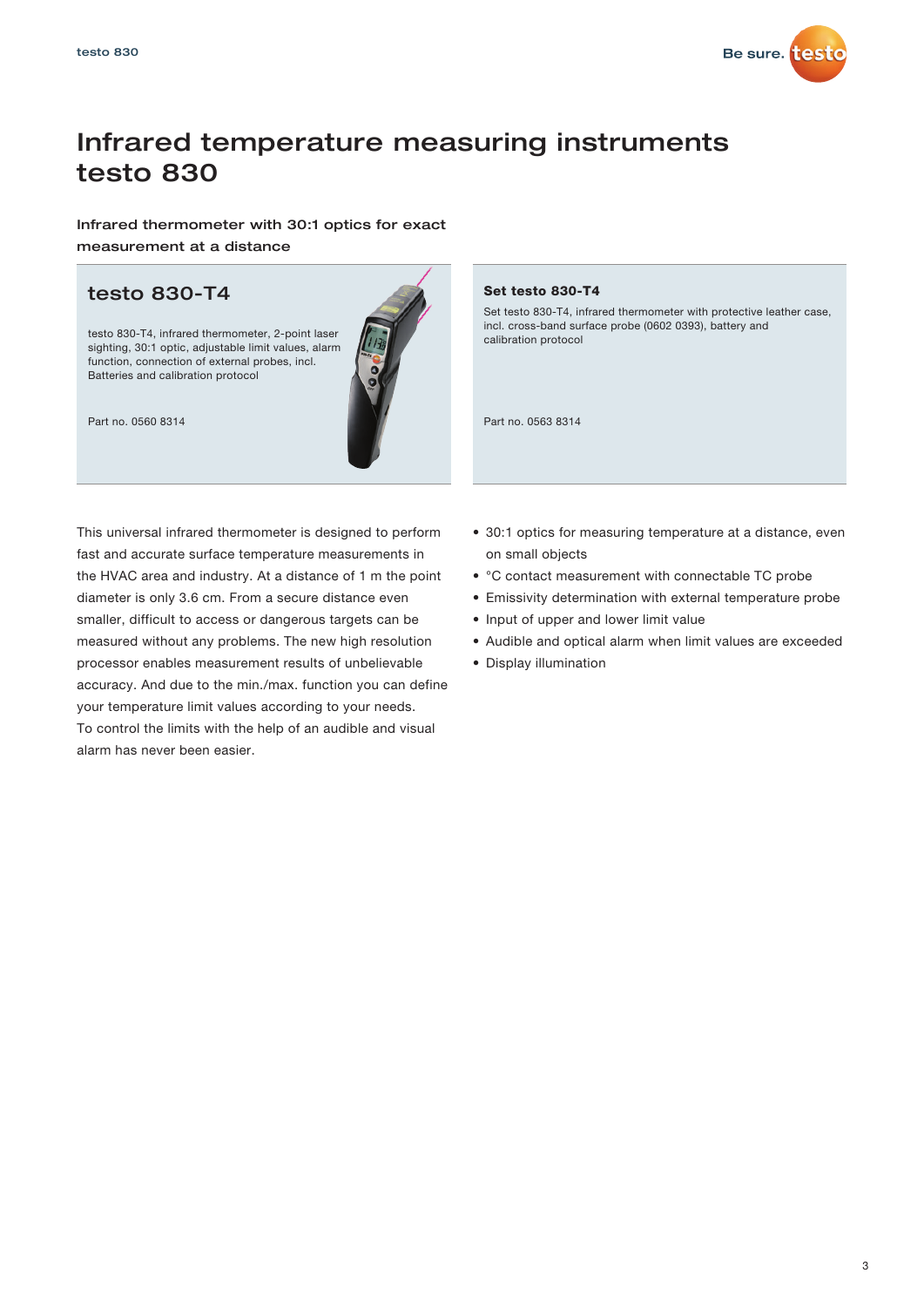

## Technical data

### Common technical data for all versions

| Spectral range        | 8 to 14 um            | <b>Batt</b> |
|-----------------------|-----------------------|-------------|
| Emissivity            | Adjustable 0.1 to 1.0 | <b>Batt</b> |
| Storage temperature   | $-40$ to $+70$ °C     | Wei         |
| Operating temperature | $-20$ to $+50$ °C     | Dim         |
|                       |                       |             |

| Battery type        | 9V block battery             |
|---------------------|------------------------------|
| <b>Battery life</b> | 15h                          |
| Weight              | 200q                         |
| Dimensions          | $190 \times 75 \times 38$ mm |
| Housing material    | <b>ABS</b>                   |

### Varying technical data

|                                 | testo 830-T1                                                                                                                                   | testo 830-T2                                                                                                                                     | testo 830-T4                                                                                             |
|---------------------------------|------------------------------------------------------------------------------------------------------------------------------------------------|--------------------------------------------------------------------------------------------------------------------------------------------------|----------------------------------------------------------------------------------------------------------|
| Measuring range                 |                                                                                                                                                |                                                                                                                                                  |                                                                                                          |
| Infrared                        | $-30$ to $+400$ °C                                                                                                                             | -30 to +400 $^{\circ}$ C                                                                                                                         | $-30$ to $+400$ °C                                                                                       |
| Type K (NiCr-Ni)                | -                                                                                                                                              | -50 to +500 $^{\circ}$ C                                                                                                                         | -50 to +500 $^{\circ}$ C                                                                                 |
| Accuracy $±1$ digit             |                                                                                                                                                |                                                                                                                                                  |                                                                                                          |
| Infrared                        | $±1.5$ °C or 1.5 % of m.v.<br>$(+0.1 \text{ to } +400 \degree C)$<br>$\pm 2$ °C or $\pm 2$ % of m.v. (-30 to 0 °C)<br>the higher value applies | $±1.5$ °C or $±1.5%$ of m.v.<br>$(+0.1 \text{ to } +400 \degree C)$<br>$\pm 2$ °C or $\pm 2\%$ of m.v. (-30 to 0 °C)<br>the higher value applies | $±1,5$ °C (-20 to 0 °C)<br>$\pm 2$ °C (-30 to -20,1 °C)<br>$\pm 1$ °C or 1% of m.v.<br>(remaining range) |
| Type K (NiCr-Ni)                |                                                                                                                                                | $\pm 0.5$ °C +0.5% of m.v.                                                                                                                       | $\pm 0.5$ °C +0.5% of m.v.                                                                               |
| Resolution                      | 0.1 °C                                                                                                                                         | 0.1 °C                                                                                                                                           | 0.1 °C                                                                                                   |
| Measurement rate                |                                                                                                                                                |                                                                                                                                                  |                                                                                                          |
| Infrared                        | 0.5s                                                                                                                                           | 0.5s                                                                                                                                             | 0.5s                                                                                                     |
| Type K (NiCr-Ni)                | -                                                                                                                                              | 1.75 s                                                                                                                                           | $1.75$ s                                                                                                 |
| Meas. spot marking              | 1-point laser                                                                                                                                  | 2-point laser                                                                                                                                    | 2-point laser                                                                                            |
| Distance to measurement<br>spot | 10:1                                                                                                                                           | 12:1                                                                                                                                             | 30:1 (typical at a distance of 0.7 m<br>to the measurement object<br>24 mm @ 700 mm (90%)                |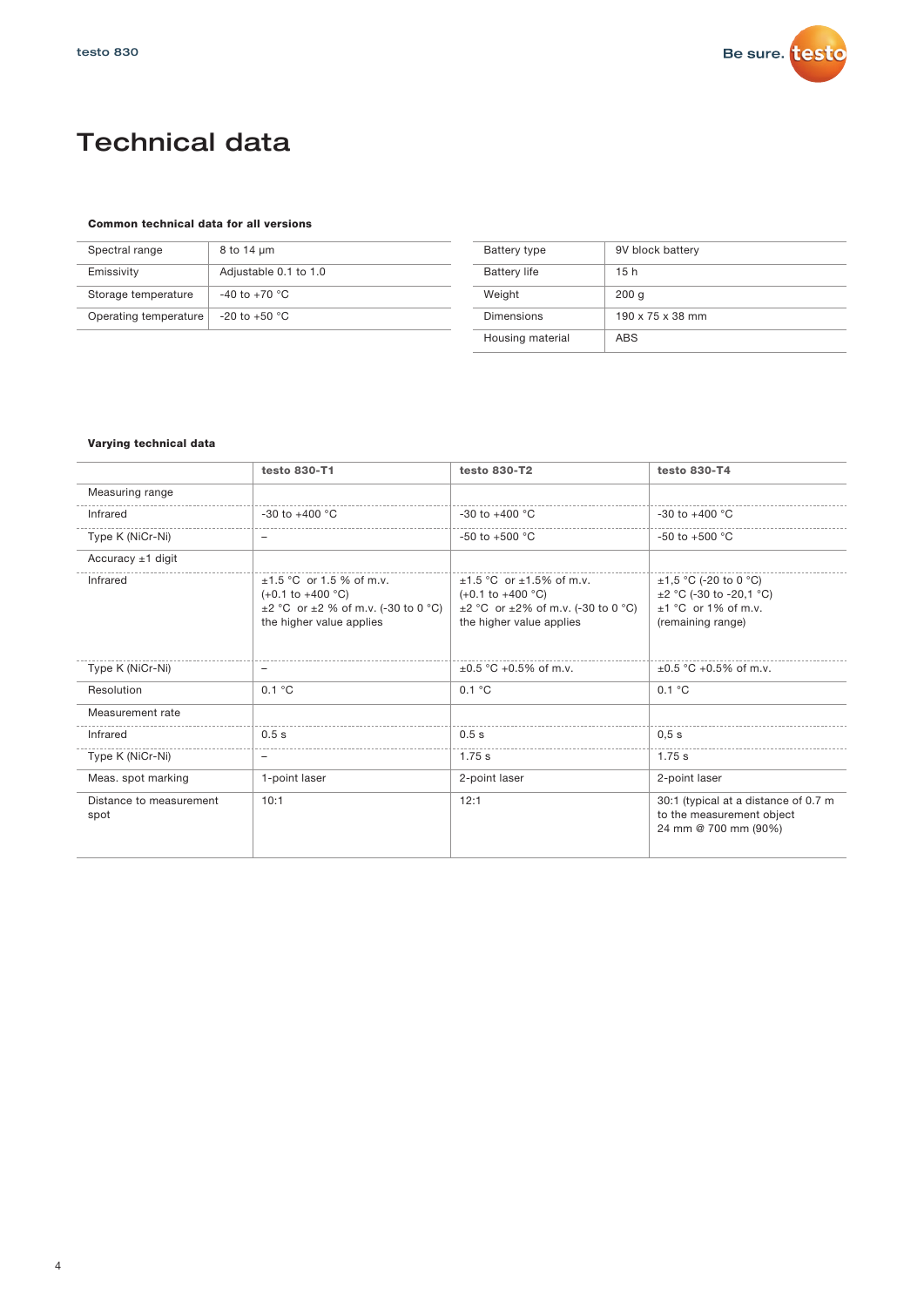

## **Optics**

testo 830-T1 testo 830-T2



testo 830-T4



## Accessories

### Accessories for all testo 830 versions Part no.

| Adhesive tape, e.g. for reflective surfaces (roll, L.: 10 m, W.: 25 mm), $\varepsilon$ = 0.95, temperature resistant to +250 °C | 0554 0051 |  |
|---------------------------------------------------------------------------------------------------------------------------------|-----------|--|
| Leather case to protect measuring instrument, including belt holder                                                             | 0516 8302 |  |
|                                                                                                                                 |           |  |
| 9V rech. battery for instrument, instead of battery                                                                             | 0515 0025 |  |
| ISO calibration certificate/temperature, infrared thermometer; calibration points +60°C; +120°C; +180°C                         | 0520 0002 |  |

### Accessories for testo 830-T2 / -T4

|                            | Ø 58 mm<br>Ø 66 mm<br>$500 \text{ mm}$<br>$500$ mm $2$<br>1000 mm<br>$1000$ mm<br>2000 mm<br>2000 mm<br>5000 mm<br>5000 mm                                                                                                 |                        |
|----------------------------|----------------------------------------------------------------------------------------------------------------------------------------------------------------------------------------------------------------------------|------------------------|
| testo 830-T4               |                                                                                                                                                                                                                            |                        |
| 2 laser beams for sighting | Distance to measurement spot 30:1,                                                                                                                                                                                         |                        |
| Ø 16 mm                    | Ø 68 mm<br>Ø 36 mm<br>Ø 24 mm<br>Ø 18, mm<br>$-500$ mm<br>$\longrightarrow$ 700 mm                                                                                                                                         |                        |
|                            | 1000 mm<br>1500 mm<br>2000 mm<br>Accessories                                                                                                                                                                               |                        |
|                            | Accessories for all testo 830 versions                                                                                                                                                                                     | Part no.               |
|                            | Adhesive tape, e.g. for reflective surfaces (roll, L.: 10 m, W.: 25 mm), $\varepsilon$ = 0.95, temperature resistant to +250 °C                                                                                            | 0554 0051              |
|                            | Leather case to protect measuring instrument, including belt holder                                                                                                                                                        | 0516 8302              |
|                            | 9V rech. battery for instrument, instead of battery                                                                                                                                                                        | 0515 0025              |
|                            | ISO calibration certificate/temperature, infrared thermometer; calibration points +60 $^{\circ}$ C; +120 $^{\circ}$ C; +180 $^{\circ}$ C                                                                                   | 0520 0002              |
|                            | Accessories for testo 830-T2 / -T4                                                                                                                                                                                         |                        |
|                            | ISO calibration certificate/temperature, meas. instr. with surface probe; calibration points +60°C; +120°C; +180°C                                                                                                         | 0520 0071              |
|                            | ISO calibration certificate/temperature, for air/immersion probes, calibration point +60°C                                                                                                                                 | 0520 0063              |
|                            | ISO calibration certificate/temperature, for air/immersion probes, calibration points -18°C; 0°C; +60°C<br>ISO calibration certificate/temperature, meas. instr. with air/immersion probe; cal. points 0°C; +150°C; +300°C | 0520 0001<br>0520 0021 |

#### Ø 433 mm Ø 183 mm Accurate 12:1 optics enable accurate measurements over great distances, 2 laser beams for sighting

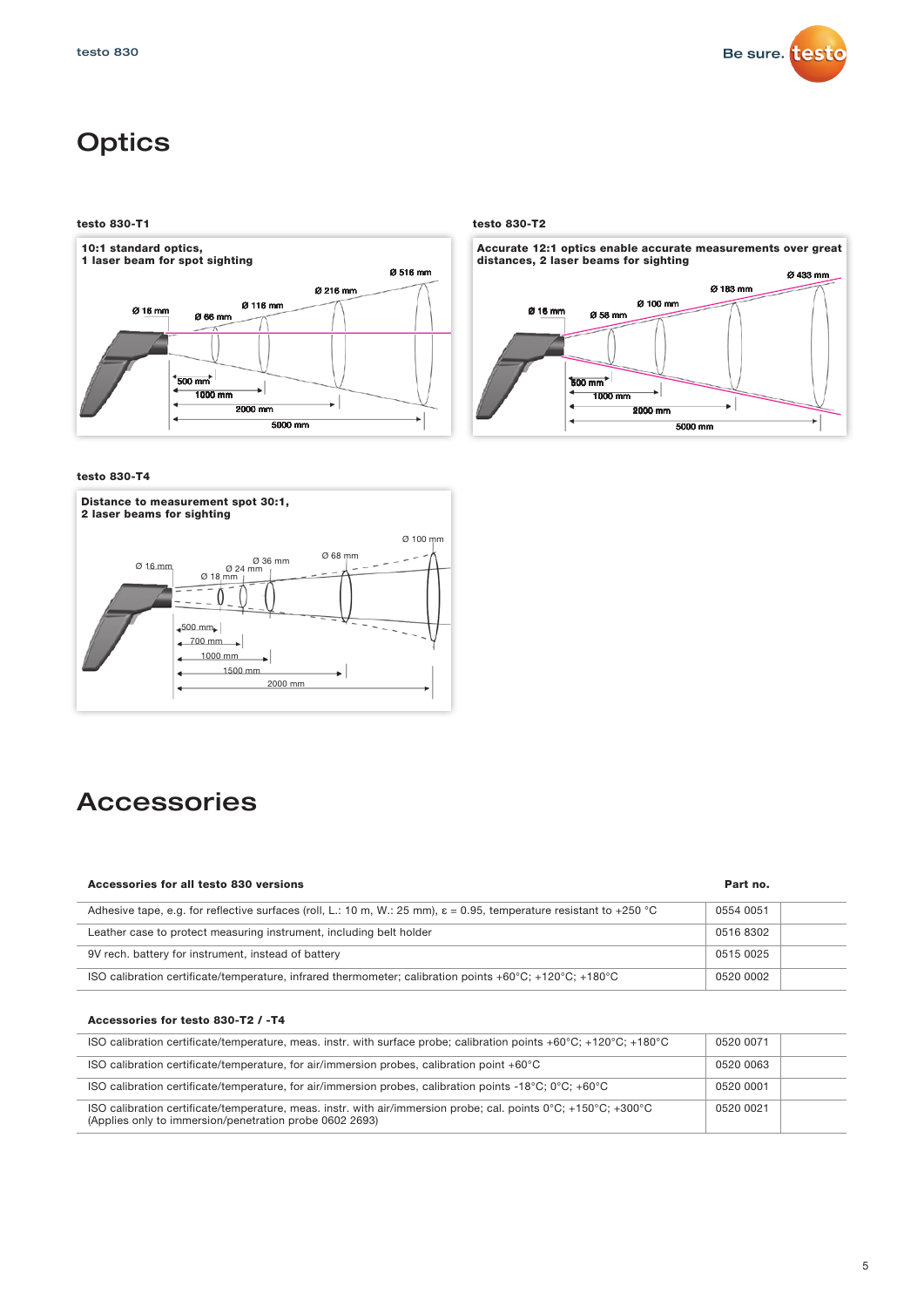

## Probes testo 830-T2 / -T4

| <b>Probe type</b> | <b>Dimensions</b><br>Probe shaft/probe shaft tip | <b>Measuring</b><br>range | <b>Accuracy</b> | $t_{99}$ | Part no. |
|-------------------|--------------------------------------------------|---------------------------|-----------------|----------|----------|
| Air probes        |                                                  |                           |                 |          |          |

| Robust air probe, T/C Type K,<br>Fixed cable 1.2 m | $15 \text{ mm}$<br>السا<br>-<br>Ø4mm | $-60$ to<br>$+400 °C$ | Class 2* | 200 s | 0602 1793 |
|----------------------------------------------------|--------------------------------------|-----------------------|----------|-------|-----------|

### Immers./penetr. probes

| Efficient and fast-action immersion<br>probe, waterproof, TC Type K,<br>Fixed cable 1.2 m                                                      | 300 mm<br>$\blacksquare$<br>$Ø$ 1.5 mm                               | $-60$ to<br>$+1000 °C$  | Class 1* | 2s             | 0602 0593 |
|------------------------------------------------------------------------------------------------------------------------------------------------|----------------------------------------------------------------------|-------------------------|----------|----------------|-----------|
| Fast-action, waterproof immersion/<br>penetration probe, TC Type K<br>(Calibration not possible over +300<br>°C), Fixed cable 1.2 m            | $14 \text{ mm}$<br>60 mm<br>$\blacksquare$<br>$0.5$ mm<br>$Q$ 1.5 mm | $-60$ to<br>$+800 °C$   | Class 1* | 3s             | 0602 2693 |
| Immersion tip, flexible, TC Type K                                                                                                             | 다개<br>$Ø$ 1.5 mm<br>500 mm                                           | $-200$ to<br>$+1000 °C$ | Class 1* | 5s             | 0602 5792 |
| Immersion measurement tip,<br>flexible, for measurements in air/<br>exhaust gases (not suitable for<br>measurements in smelters), TC<br>Type K | ⇒≯<br>Ø3mm<br>1000 mm                                                | $-200$ to<br>$+1300 °C$ | Class 1* | 4 s            | 0602 5693 |
| Immersion tip, flexible, TC Type K                                                                                                             | 그만<br>$Q$ 1.5 mm<br>500 mm                                           | $-200$ to<br>$+40 °C$   | Class 3* | 5 <sub>s</sub> | 0602 5793 |
| Waterproof immersion/penetration<br>probe, TC Type K, Fixed cable<br>1.2 <sub>m</sub>                                                          | 114 mm<br>50 mm<br>ŧе.<br>$Ø5$ mm<br>Ø 3.7 mm                        | $-60$ to<br>$+400 °C$   | Class 2* | 7 s            | 0602 1293 |

### Food probes

| Waterproof food probe made of<br>stainless steel (IP65), TC Type K,<br>Fixed cable                                                                                   | $125$ mm<br>Ø4mm         | 30 mm<br>$\varnothing$ 3.2 mm | -60 to<br>$+400\text{ °C}$ | Class $2^*$ | 7 <sub>s</sub>  | 0602 2292 |
|----------------------------------------------------------------------------------------------------------------------------------------------------------------------|--------------------------|-------------------------------|----------------------------|-------------|-----------------|-----------|
| Waterproof robust immersion/<br>penetration probe with metal<br>protection hose Tmax +230°C, e.g.<br>for monitoring temp. in cooking oil,<br>T/C Type K, Fixed cable | 240 mm<br>100000<br>Ø4mm |                               | -50 to<br>$+230\text{ °C}$ | Class 1*    | 15 <sub>s</sub> | 0628 1292 |

#### Thermocouples

| Thermocouple with TC adapter,<br>flexible, 800 mm long, fibre glass,<br>TC Type K   | 800 mm<br>$Q$ 1.5 mm            | <b>Contract Charles Contract Charles</b>         | $-50$ to<br>$+400 °C$ | Class 2* | 5 <sub>s</sub> | 0602 0644 |
|-------------------------------------------------------------------------------------|---------------------------------|--------------------------------------------------|-----------------------|----------|----------------|-----------|
| Thermocouple with TC adapter,<br>flexible, length 1500 mm,<br>fibreglass, TC Type K | 1500 mm<br>$\varnothing$ 1.5 mm | the control of the control of the control of the | $-50$ to<br>$+400 °C$ | Class 2* | 5s             | 0602 0645 |
| Thermocouple with TC adapter,<br>flexible, 1500 mm long, PTFE, TC<br>Type K         | 1500 mm<br>$\varnothing$ 1.5 mm |                                                  | -50 to +250 °C        | Class 2* | 5 <sub>s</sub> | 0602 0646 |

\*According to standard EN 60584-2, the accuracy of Class 1 refers to -40 to +1000 °C (Type K), CLass 2 to -40 to +1200 °C (Type K), Class 3 to -200 to +40 °C (Tyoe K)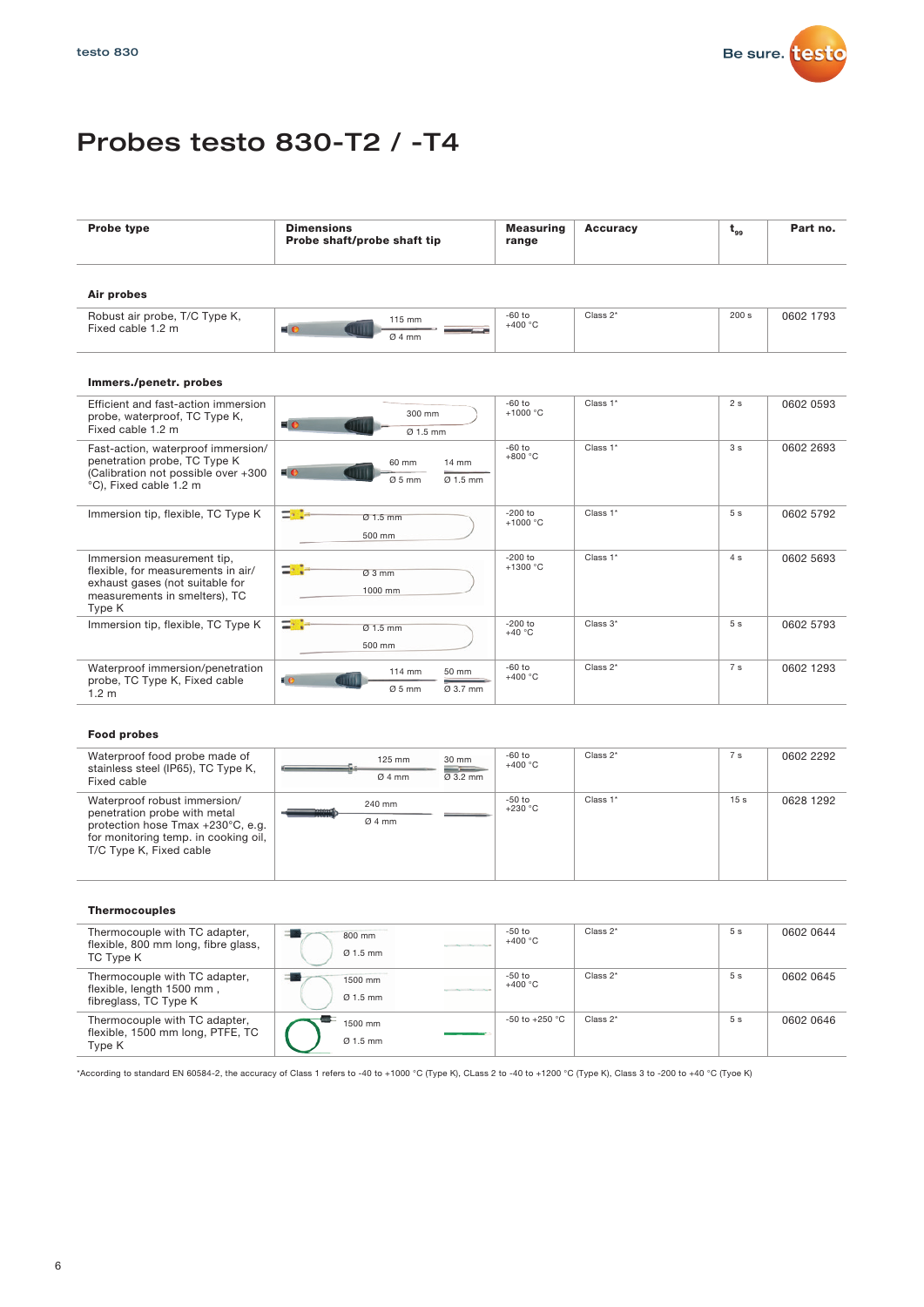

## Probes testo 830-T2 / -T4

| <b>Probe type</b>                                                                                                                                                                                 | <b>Dimensions</b><br>Probe shaft/probe shaft tip | <b>Measuring</b><br>range | <b>Accuracy</b> | $t_{gs}$        | Part no.  |
|---------------------------------------------------------------------------------------------------------------------------------------------------------------------------------------------------|--------------------------------------------------|---------------------------|-----------------|-----------------|-----------|
| <b>Surface probes</b>                                                                                                                                                                             |                                                  |                           |                 |                 |           |
| Fast-reaction paddle surface probe, for<br>measurements in inaccessible places, e.g.<br>narrow apertures and slots, TC Type K,<br>Fixed cable                                                     | 145 mm<br>40 mm<br>(O<br>Ø 8 mm<br>$Ø7$ mm       | 0 to +300 °C              | Class 2*        | 5s              | 0602 0193 |
| Fast-action surface probe with sprung<br>thermocouple strip, also for uneven<br>surfaces, measurement range short-term to<br>+500°C, TC Type K, Fixed cable 1.2 m                                 | Ø 12 mm<br>115 mm<br>нo<br>$Ø5$ mm               | -60 to +300 $^{\circ}$ C  | Class 2*        | 3 <sub>s</sub>  | 0602 0393 |
| Waterproof surface probe with widened<br>measurement tip for flat surfaces, T/C Type<br>K, Fixed cable 1.2 m                                                                                      | 115 mm<br>Ø6mm<br>dО<br>11 E E<br>$Ø5$ mm        | -60 to +400 $^{\circ}$ C  | Class 2*        | 30 <sub>s</sub> | 0602 1993 |
| Fast-action surface probe with sprung<br>thermocouple strip, bent, also for uneven<br>surfaces, measurement range short-term<br>to +500°C, TC Type K, Fixed cable 1.2 m                           | 80 mm<br>50 mm<br>40<br>$0.5$ mm/<br>$Ø 12$ mm   | -60 to +300 $^{\circ}$ C  | Class 2*        | 3 <sub>s</sub>  | 0602 0993 |
| Efficient, waterproof surface probe with<br>small measurement head for flat surfaces,<br>TC Type K, Fixed cable 1.2 m                                                                             | 150 mm<br>Ø4mm<br>4Đ<br>Ø 2.5 mm                 | -60 to +1000 $^{\circ}$ C | Class 1*        | 20 <sub>s</sub> | 0602 0693 |
| Flat head surface probe with telescopic<br>handle max. 680 mm for measurements at<br>hard-to-access points, TC Type K, Fixed<br>cable, 1.6 m (correspondingly shorter when<br>telescope extended) | 985 ±5 mm<br>$12 \text{ mm}$<br>Ø 25 mm          | -50 to +250 °C            | Class $2^*$     | 3 <sub>s</sub>  | 0602 2394 |
| Magnetic probe, adhesive force approx.<br>20 N, with magnets, for measurements on<br>metal surfaces, TC Type K, Fixed cable                                                                       | 35 mm<br>Ø 20 mm                                 | -50 to +170 °C            | Class 2*        | 150s            | 0602 4792 |
| Magnetic probe, adhesive force approx.<br>10 N, with magnets, for higher temp.,<br>for measurements on metal surfaces. TC<br>Type K, Fixed cable                                                  | 75 mm<br>Ø 21 mm                                 | -50 to +400 °C            | Class 2*        |                 | 0602 4892 |
| Pipe wrap probe with velcro strip; for<br>temperature measurement on pipes with<br>diameter up to max. 120 mm; Tmax.<br>+120 °C; TC Type K, Fixed cable                                           | 395 mm<br>20 mm                                  | -50 to +120 $^{\circ}$ C  | Class 1*        | 90 s            | 0628 0020 |
| Pipe wrap probe for pipe diameter 5 to 65<br>mm, with exchangeable measuring head.<br>Meas. range short-term up to +280 °C, TC<br>Type K, Fixed cable                                             |                                                  | -60 to +130 $^{\circ}$ C  | Class 2*        | 5s              | 0602 4592 |
| Spare meas. head for pipe wrap probe, TC<br>Type K                                                                                                                                                | 35 mm<br>15 mm                                   | -60 to +130 $^{\circ}$ C  | Class 2*        | 5 <sub>s</sub>  | 0602 0092 |
| Clamp probe for measurements on pipes,<br>pipe diameter 15 to 25 mm (max. 1"), meas.<br>range short-term up to +130°C, TC Type K,<br>Fixed cable                                                  |                                                  | -50 to +100 $^{\circ}$ C  | Class 2*        | 5s              | 0602 4692 |

\*According to standard EN 60584-2, the accuracy of Class 1 refers to -40 to +1000 °C (Type K), CLass 2 to -40 to +1200 °C (Type K), Class 3 to -200 to +40 °C (Tyoe K)